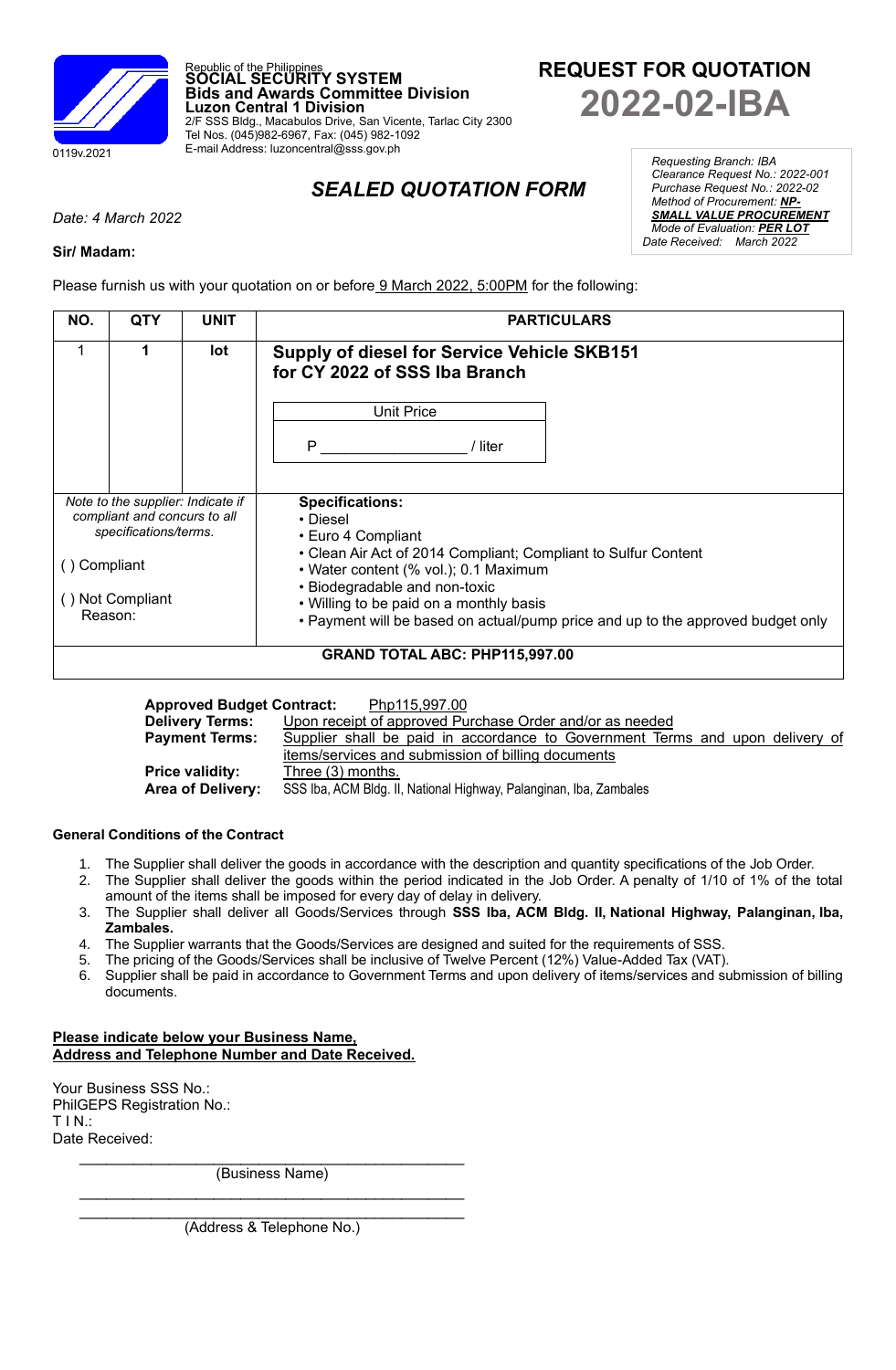#### **Special Conditions of Contract**

1. CONFIDENTIALITY. Neither party shall, without the prior written consent of the other, disclose or make available to any person, make public, or use directly or indirectly, except for the performance and implementation of the works, any confidential information, acquired from an information holder in connection with the performance of this Contract, unless: (i) the information is known to the disclosing party, as evidenced by its written records, prior to obtaining the same from the information holder and is not otherwise subject to disclosure restrictions on the disclosing party, (ii) the information is disclosed to the disclosing party by a third party who did not receive the same, directly or indirectly, from an information holder, and who has no obligation of secrecy with respect thereto, or (iii) required to be disclosed by law.

The obligation of confidentiality by both parties, as provided herein, shall survive the termination of the contract.

- 2. MERGER AND CONSOLIDATION. In case of merger, consolidation or change of ownership of the Winning Bidder with other company, it is the responsibility of the surviving company/consolidated company/acquiring entity to inform SSS of the change in corporate structure/ownership. Failure to do so shall translate in such company assuming all liabilities of the acquired/merged company under the contract.
- 3. FORCE MAJEURE. Neither party shall be liable for any delay or failure to perform its obligations pursuant to the Contract if such delay is due to force majeure.

Force Majeure shall mean events beyond the control of and affecting either party which cannot be foreseen or if foreseeable cannot be either prevented nor avoided despite the exercise of due diligence.

- 4. NON-ASSIGNMENT. Neither party may assign the Contract in whole or in part without the consent of the other party. The Winning Bidder shall not subcontract in whole or in part the project and deliverables subject of the Contract without the written consent of SSS.
- 5. WAIVER. Failure by either party to insist upon the other strict performance of any of the terms and conditions hereof shall not be deemed a relinquishment or waiver of any subsequent breach or default of the terms and conditions hereof, which can only be deemed made if expressed in writing and signed by its duly authorized representative. No such waiver shall be construed as modification of any of the provisions of the Agreement or as a waiver of any past or future default or breach hereof, except as expressly stated in such waiver.
- 6. CUMULATIVE REMEDIES. Any and all remedies granted to the parties under the applicable laws and the Contract shall be deemed cumulative and may therefore, at the sole option and discretion, be availed of by the aggrieved party simultaneously, successively, or independently.
- 7. NO EMPLOYER-EMPLOYEE RELATIONSHIP. It is expressly and manifestly understood and agreed upon that the employees of Winning Bidder assigned to perform the project are not employees of SSS. Neither is there an employeremployee relationship between SSS and Winning Bidder.

The Contract does not create an employer-employee relationship between SSS and the Winning Bidder including its personnel; that the services rendered by the personnel assigned by Winning Bidder to SSS in the performance of its obligation under the contract do not represent government service and will not be credited as such; that its personnel assigned to SSS are not entitled to benefits enjoyed by SSS' officials and employees such as Personal Economic Relief Allowance (PERA), Representation and Transportation Allowance (RATA), ACA, etc.; that these personnel are not related within the third degree of consanguinity or affinity to the contracting officer and appointing authority of SSS; that they have not been previously dismissed from the government service by reason of an administrative case; that they have not reached the compulsory retirement age of sixty-five (65); and that they possess the education, experience and skills required to perform the job. The Winning Bidder hereby acknowledges that no authority has been given by SSS to hire any person as an employee of the latter. Any instruction given by SSS or any of its personnel to Winning Bidder's employees are to be construed merely as a measure taken by the former to ensure and enhance the quality of project performed hereunder. Winning Bidder shall, at all times, exercise supervision and control over its employees in the performance of its obligations under the contract.

- 8. PARTNERSHIP. Nothing in the contract shall constitute a partnership between the parties. No party or its agents or employees shall be deemed to be the agent, employee or representative of any other party.
- 9. COMPLIANCE WITH SS LAW. The Winning Bidder shall report all its employees to SSS for coverage and their contributions, as well as, all amortizations for salary/education/calamity and other SSS loans shall be updated.

Should Winning Bidder fail to comply with its obligations under the provisions of the SS Law and Employees' Compensation Act, SSS shall have the authority to deduct any unpaid SS and EC contributions, salary, educational, emergency and/or calamity loan amortizations, employer's liability for damages, including interests and penalties from Winning Bidder's receivables under this Agreement.

Further, prescription does not run against SSS for its failure to demand SS contributions or payments from Winning Bidder. Moreover, Winning Bidder shall forever hold in trust SS contributions or payments of its employees until the same is fully remitted to SSS.

10. COMPLIANCE WITH LABOR LAWS. The Winning Bidder, as employer of the personnel assigned to undertake the project, shall comply with all its obligations under existing laws and their implementing rules and regulations on the payment of minimum wage, overtime pay, and other labor-related benefits as well as remittances or payment of the appropriate amount or contributions/payment (SSS, EC, Pag-IBIG, PhilHealth and taxes) with concerned government agencies/offices. It is agreed further that prior to the release of any payment by SSS to Winning Bidder, its President, or its duly authorized representative, shall submit a sworn statement that all moneys due to all its employees assigned to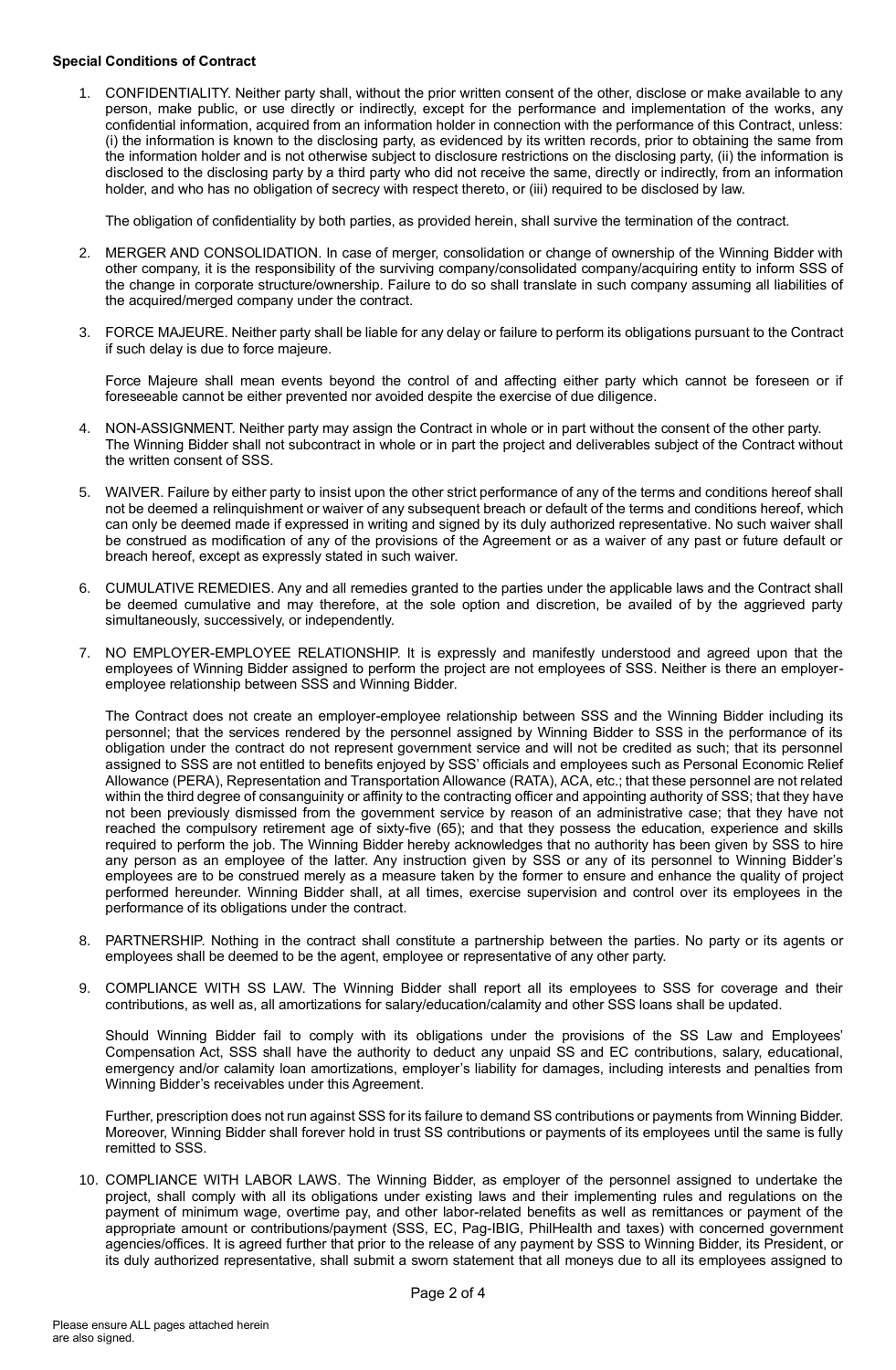the project as well as benefits by law and other related labor legislation have been paid by Winning Bidder and that he/she assumed full responsibility thereof.

- 11. COMPLIANCE WITH TAX LAWS. The Winning Bidder shall, in compliance with tax laws, pay the applicable taxes in full and on time and shall regularly present to SSS within the duration of the Contract, tax clearance from the Bureau of Internal Revenue (BIR) as well as copy of its income and business tax returns duly stamped by the BIR and duly validated with the tax payments made thereon. Failure by Winning Bidder to comply with the foregoing shall entitle SSS to suspend payment of the Contract Price.
- 12. SETTLEMENT OF DISPUTES. All actions and controversies that may arise from the Contract involving but not limited to demands for specific performance of the obligations as specified herein and/or in the interpretation of any provisions or clauses contained herein, shall, in the first instance, be settled within thirty (30) calendar days through amicable means, such as, but not limited to mutual discussion. Should the dispute remain unresolved by the end of the aforementioned period, the dispute shall be settled in accordance with applicable provisions of Republic Act No. 9285, otherwise known as the Alternative Dispute Resolution Act of 2004.
- 13. GOVERNING LAW. The contract shall be governed by and interpreted according to the laws of the Republic of the Philippines.
- 14. AMENDMENTS. The contract may be amended only in writing and executed by the parties or their duly authorized representatives.
- 15. SEPARABILITY. If any one or more of the provisions contained in the contract or any document executed in connection herewith shall be invalid, illegal or unenforceable in any respect under any applicable law, then: the validity, legality and enforceability of the remaining provisions contained herein or therein shall not in any way be affected or impaired and shall remain in full force and effect; and (ii) the invalid, illegal or unenforceable provision shall be replaced by the parties immediately with a term or provision that is valid, legal and enforceable and that comes closest to expressing the intention of such invalid illegal or unenforceable term of provision.
- 16. VENUE OF ACTION. Any suit or proceeding arising out of relating to the contract shall be instituted in the appropriate court in Quezon City, parties hereto waiving any other venue.
- 17. BINDING EFFECT. The contract shall be binding upon the parties hereto, their assignee/s and successor/s-in-interest.
- 18. NON-PUBLICITY. No press release in oral, written or electronic form shall be issued covering this transaction without prior written approval of SSS. Inclusion in any reference lit shall also be undertaken only upon prior written approval of SSS.

### NOTE/S:

- **1.) For canvass with an ABC of P100,000.00 and above,** the winning bidder is required to post a Performance/Warranty Security within Three (3) Calendar Days from receipt of Notice of Award equivalent to 5% Cash (Goods and Consulting Services) & 10% Cash (Infrastructure), Cashier's / Manager's Check, Bank Guarantee/Draft or 30% Surety Bond callable upon demand, of the contract price.
- **2.)** The supplier is required to indicate his PhilGEPS Registration Number on the request for quotation form.
- **3.)** The SSS shall withhold the applicable taxes from the amount payable in accordance with the BIR regulations.
- **4.)** Please specify the brand name / model being offered.
- **5.)** Alternative offer is not allowed.
- **6.)** Award shall be on a "PER LOT" basis.
- **7.)** Price quotation should be made with extra care taking into account the specification, unit and quantity to avoid errors. The offeror binds himself to this quotation's TERMS & CONDITIONS.
- **8.)** This canvass shall only determine the supplier who has the lowest bid for the amount of the Purchase Order (PO) and the check/fund transfer payable to the winning bidder shall be based on actual cost and up to the extent of the approved budget only.
- **9.)** For further inquiries, kindly call Mr. Lorenzo Manalo of SSS Iba at (047) 603-0487 or at email address iba@sss.gov.ph.

*This is to certify that the price offer conforms to the specification of the project and that the above terms and conditions are understood and complied.*

| <b>Owner/Company Representative</b><br>(Signature over Printed Name)                                |                                                                         |
|-----------------------------------------------------------------------------------------------------|-------------------------------------------------------------------------|
| Please indicate below your Business Name,<br><b>Address and Telephone Number and Date Received.</b> | Very truly yours,                                                       |
| Your Business SSS No.:<br>PhilGEPS Registration No.:<br>T I N.:                                     | PRIMITIVO D. VERANIA, JR.<br>Division BAC Chairperson, Luzon Central 1  |
| Date Received:                                                                                      | Canvassed by:                                                           |
| (Business Name)                                                                                     | Signature over printed name                                             |
| (Address & Telephone No.)<br>Page 3 of 4                                                            | <b>Contact detail of Canvasser:</b><br>Telephone Number: (047) 603-0487 |

Email Address: iba@sss.gov.ph